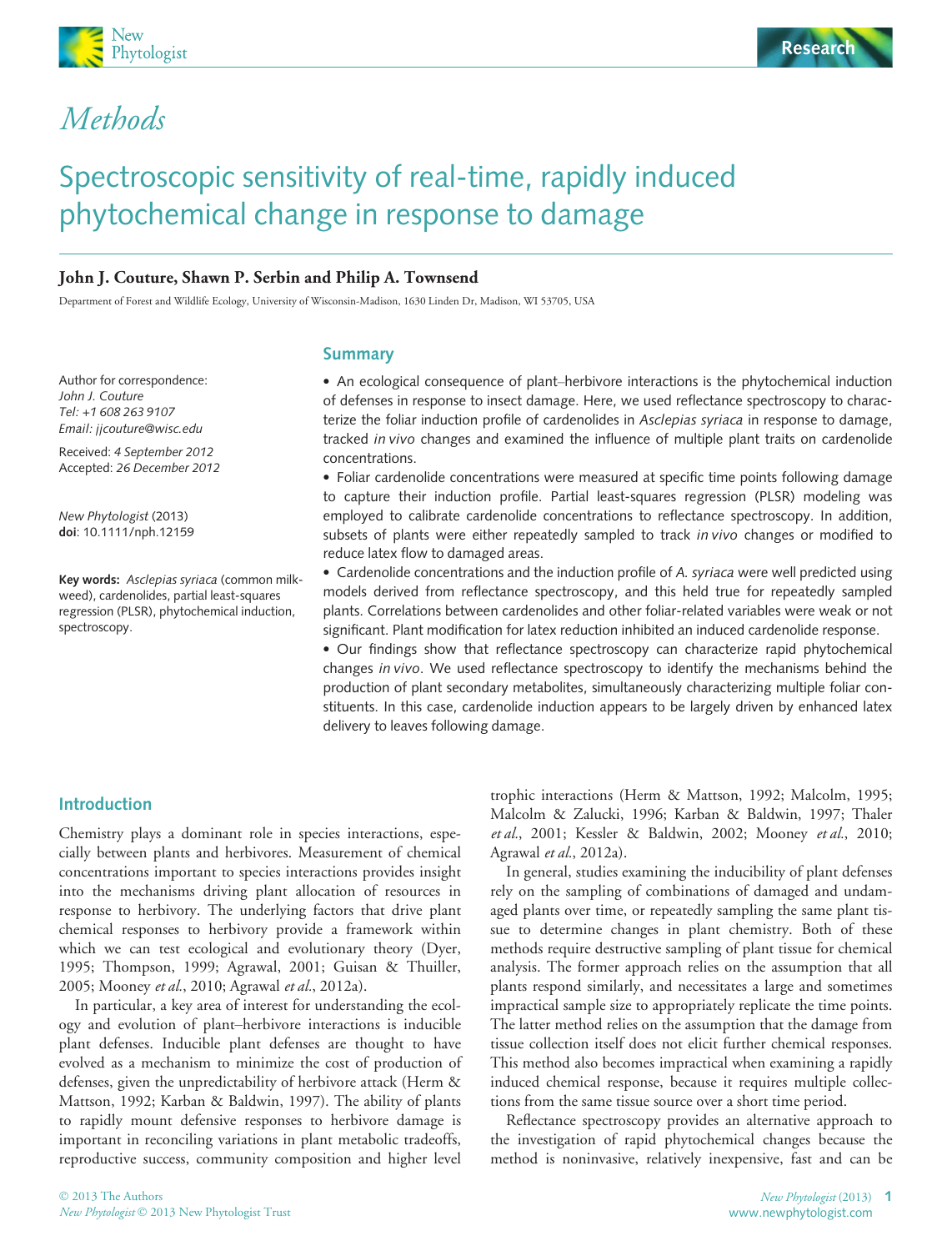applied to living tissue (reviewed in Foley et al., 1998). The use of reflectance spectroscopy to characterize foliar chemistry is based on the influence of illumination on the harmonic vibrations between atoms or among groups of atoms, specifically C–H, N–H and O–H bonds, the main constituents of organic material, at specific wavelengths in the visible, near-infrared (NIR) and shortwave infrared (SWIR). Spectral measurements of organic material collected under uniform and stable illumination provide the basis for the estimation of the chemical composition of a sample (Shenk et al., 1992). The calibration is accomplished by pairing spectra with reliable chemical measurements, from which chemical data are modeled as a function of spectra using multivariate methods. The calibration model is validated by comparing relationships between observed and predicted values to determine the robustness of the model. This calibration model can then be used to predict phytochemical concentrations of the remaining unknown samples on the basis of their spectral signature alone. An often underappreciated benefit of spectroscopy is the ability to collect information on multiple foliar constituents simultaneously from a single spectral measurement.

Common milkweed (Asclepias syriaca) is an ideal system to test the ability of spectroscopy to track rapid changes in phytochemistry. Milkweed has been studied extensively to understand the relationships between phytochemical variations and the ecology and evolution of plant–insect interactions (Malcolm, 1991, 1995; Mooney et al., 2010; Agrawal et al., 2012a), with the prime phytochemical focus being cardenolides. Cardenolides are phloem-mobile, steroidal toxins that disrupt cellular ion transport (Malcolm, 1991; Agrawal et al., 2012a), and damage to common milkweed is known to rapidly increase foliar cardenolide concentrations (Malcolm & Zalucki, 1996; Agrawal et al., 2012a). Cardenolides are potent chemical defenses in milkweed plants and are often implicated in the reduction in performance of herbivores specializing on milkweed (Malcolm, 1995; Malcolm & Zalucki, 1996; Zalucki et al., 2001; Agrawal, 2005; Agrawal et al., 2012b). Although most prevalent in the family Apocynaceae, cardenolides are also found in a number of other plant families (Kreis & Müller-Uri, 2010; Agrawal et al., 2012a).

Although cardenolides are an important component of milkweed–insect interactions, multiple plant variables (e.g. nitrogen, C: N, leaf toughness, trichomes and latex) are also known to influence herbivore performance in this system (Agrawal & Fishbein, 2006). For example, in addition to cardenolides, milkweed is also characterized by the exudation of latex in response to damage that negatively affects the feeding of chewing insects by gumming their mouthparts (Dussourd & Eisner, 1987). Moreover, latex can contain cardenolide concentrations more than two orders of magnitude greater than those in leaves (Zalucki et al., 2001). It has been suggested that the increase in foliar cardenolide concentrations in response to damage is caused by the rapid influx of latex, as opposed to localized foliar upregulation of cardenolide biosynthesis or latex-independent transport into the leaf (Zalucki et al., 2001; Agrawal et al., 2012a). However, current methodological approaches make the elucidation of the mechanism responsible for a rapid increase in cardenolides difficult. The ability to nondestructively determine real-time,

in vivo chemical changes in response to environmental perturbation can greatly enhance our understanding of the relationships among phytochemical variation and species interactions, and the role they play in ecological and evolutionary theory.

Here, we describe a novel approach to quantify rapid phytochemical changes in response to damage. Utilizing recent advances in spectroscopy, we characterize the induction profile of cardenolides in A. syriaca in response to damage, noninvasively track these changes through single plants and examine the influence of latex on foliar cardenolide concentrations.

#### Materials and Methods

#### Plant culture and experimental design

Seeds of Asclepias syriaca L. used in this study were collected from a single seedpod from one milkweed ramet in Madison (WI, USA). Seeds were cold stratified for 4 months, germinated in MetroMix" potting medium (Sun Gro Horticulture, Vancouver, BC, Canada) in  $61 \times 30$ -cm<sup>2</sup> flats for 3 wk, and then transferred to individual 500-ml pots containing the same medium. At the time of transfer, plants received a single application of slowrelease Osmocote (15 : 15 : 15 N : P : K) fertilizer. Natural light conditions were supplemented with fluorescent lights to create a 16 h : 8 h light : dark cycle in a glasshouse maintained at a constant temperature of 25°C.

Forty days after transfer to individual pots, 87 plants were randomly placed into one of seven groups. The first group consisted of 10 plants on which spectra were collected and the plants were harvested at the start of the study to serve as a control group to measure pre-damage, constitutive chemistry and spectra  $(time = 0)$ . Of the remaining 77 plants, 57 were mechanically damaged (henceforth referred to as 'damaged') to simulate herbivory and to stimulate an induction response. Damage was inflicted on one leaf of the uppermost fully expanded leaf pair of each plant, ensuring that leaves were of a similar developmental stage. Damage consisted of the creation of four holes using a 6-mm hole punch, was uniform among plants and was inflicted almost simultaneously (< 1 min).

The 57 damaged and 20 undamaged plants were categorized into six groups. Five groups consisting of 14 plants each (10 damaged plus four undamaged) were sampled at specific post-damage time points (0.25, 1, 24, 72 and 124 h postdamage, based on Malcolm & Zalucki, 1996) to construct the cardenolide induction profile of A. syriaca. Therefore, spectra were collected on leaves of the first group of 14 plants at 15 min following damage and were immediately harvested and flash frozen in liquid nitrogen, freeze–dried and stored in a  $-20^{\circ}$ C freezer. Each set included four undamaged plants as controls, as these plants should not have shown a notable induction response in either the chemistry or spectral profile. The second set of 14 plants (10 damaged and four undamaged) was sampled and harvested at 1 h, and so forth, for each collection period up to 124 h. The final group of seven plants, all of which were damaged, were measured using spectroscopy throughout the study at each time period, but were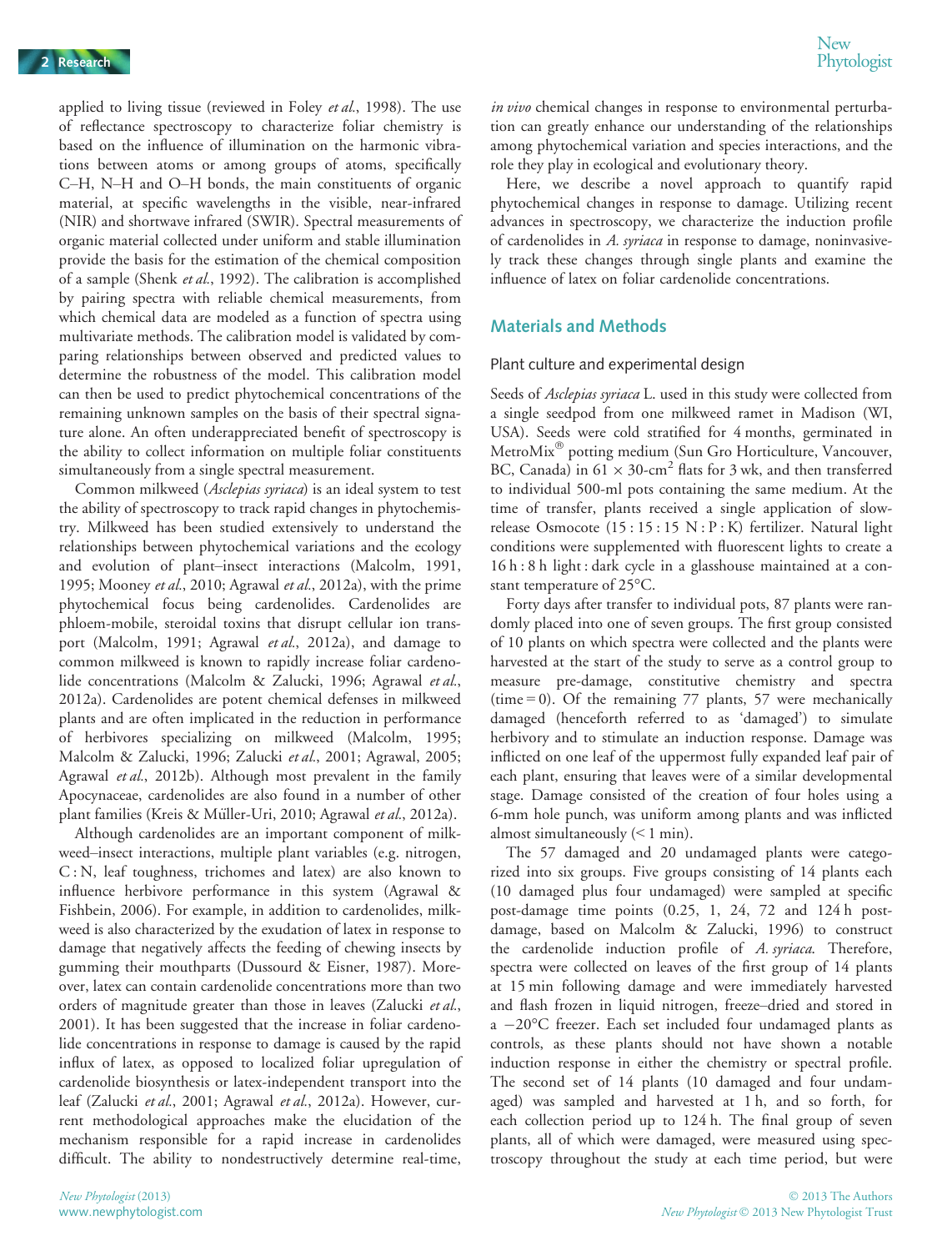not harvested. This group of unharvested plants was used to assess the consistency of measurements through time, as all other sets of plants used for spectroscopy were harvested following measurement, and was intended to demonstrate the ability of spectroscopy to nondestructively track cardenolide changes in vivo in A. syriaca.

To determine the influence of latex on the ability of milkweed to rapidly elevate cardenolide levels, we modified the petioles of one leaf of the uppermost fully expanded leaf pair on a separate group of plants ( $n = 5$ ) to reduce latex flow. Latex flow was inhibited by removing the bottom two-thirds of the petiole of the leaf, immediately before inflicting damage, using blunt forceps (Zalucki et al., 2001). We then damaged both leaves from this leaf pair and repeatedly collected reflectance measurements in a manner similar to that described above, excluding the 124-h collection. For these plants, cardenolide concentrations were estimated using spectroscopy, as detailed later.

#### Spectral collections

Leaf reflectance was measured using a high-spectral-resolution ASD FieldSpec 3 Full-Range (350–2500 nm) spectroradiometer (Analytical Spectral Devices, Boulder, CO, USA). All measurements were taken from the leaf adaxial surface using a leaf-clip assembly attached to a plant probe with an internal, calibrated light source. Reflectance was measured on three different areas of the leaf, with five spectra averaged per leaf location, and the spectra from the three areas were averaged to determine the mean leaf reflectance. In addition to the live plant material, we collected spectra on purified digitoxin, a cardenolide and the standard for analytical determination of cardenolide concentration (see later).

#### Cardenolide analyses

Concentrations of cardenolides needed to calibrate with ASD reflectance spectra were measured following Agrawal (2004, 2005), as modified from Brower et al. (1972) and Nelson (1993) to accommodate the use of a microplate reader. This spectrophotometric approach uses the absorbance of a chromophore created from the reaction between the butenolide portion of cardenolides and 2,2′,4,4′-tetranitrodiphenyl (TNDP). Each extracted and TNDP-reacted sample is compared with a blank, an extracted sample without the addition of TNDP, and the difference in absorbance is calibrated to an external standard curve. Comparison of the analysis of cardenolides using high-pressure liquid chromatography (HPLC) and the spectrophotometric approach has produced highly correlated results (Rasmann et al., 2009).

The damaged and undamaged leaves harvested from the plants were prepared for analysis as follows. Lyophilized, pulverized plant material (50  $\pm$  5 mg) was extracted in 1.9 ml of 95% ethanol, vortexed, sonicated for 10 min in a 65°C water bath and then centrifuged at 1398  $g$  for 5 min. Two 45-µl aliquots of each extracted sample were added to a 96-well plate to provide one active sample and one blank. To the blanks, we added  $90 \mu l$  of 95% ethanol and, to the active samples, we added 90 µl of 0.15% TNDP in 95% ethanol. We then added 70 µl of 0.1 M aqueous

NaOH to each well to catalyze the colorimetric reaction. In addition, each plate contained six concentrations of digitoxin  $(0.001-1$  mg ml<sup>-1</sup>; Sigma-Aldrich), with each concentration replicated three times, to construct a standard curve. The plates were read at 620 nm on a SpectraMax 340 microplate reader (Molecular Devices, Sunnyvale, CA, USA) at 23 min. Differences between the absorbance of active samples and blanks were calibrated against the digitoxin standard curve measurements of cardenolide concentrations. Each sample was run twice and then averaged to produce a single value for each plant.

Information on additional leaf traits and vegetation indices was determined from the same reflectance measurements as used in cardenolide predictions. Leaf nitrogen and leaf mass per area (LMA) were determined using existing models relating leaf reflectance to these variables from Serbin et al. (2012). We also included several vegetation indices commonly used in the analysis of plant physiological status via leaf optical properties to determine whether these indices covaried with cardenolide levels. The photochemical reflective index (PRI), sensitive to changes in light use efficiency, was calculated using the relative differences between wavelengths 570 and 531 nm (Gamon et al., 1997). The normalized differential vegetation index (NDVI), a measure of plant vigor, was calculated using the relative differences between wavelengths 800 and 680 nm (Sims & Gamon, 2003). The normalized differential water index (NDWI), a measure of plant water content, was calculated as the relative difference between wavelengths 857 and 1241 nm (Gao, 1996).

#### Statistical analyses

Models to predict leaf cardenolide concentrations based on one spectrum per leaf (2001 reflectance measurements covering 400– 2400 nm) employed partial least-squares regression (PLSR) (Wold et al., 1984, 2001). In cases in which predictor variables are highly correlated, as with hyperspectral data, classical regression techniques produce unreliable coefficients, because collinear predictor variables contribute similar information to the response variable (Grossman et al., 1996). In contrast with normal regression techniques, PLSR reduces a large number of collinear predictor variables into relatively few, uncorrelated latent variables, and has become the standard for chemometric analyses (Bolster et al., 1996; Asner & Martin, 2008; Atzberger et al., 2010; Asner et al., 2011; Serbin et al., 2012). The number of latent variables extracted was determined iteratively through reduction of the predicted residual sum of squares (PRESS) statistic (Chen et al., 2004). The final set of extracted latent variables is combined into a linear model predicting cardenolide concentrations. Examination of residuals of the predictive model showed that one plant was consistently an outlier, and thus was excluded from the study to improve model predictive ability.

Model verification was performed through the evaluation of 1000 random subsets of the full dataset using a 70–30 split of the data for calibration and validation (Serbin et al., 2012). We calculated the coefficient of determination  $(R^2)$ , root-mean-square error (RMSE) and other model diagnostics on the validation dataset. This analysis generated a distribution of  $R^2$ , RMSE and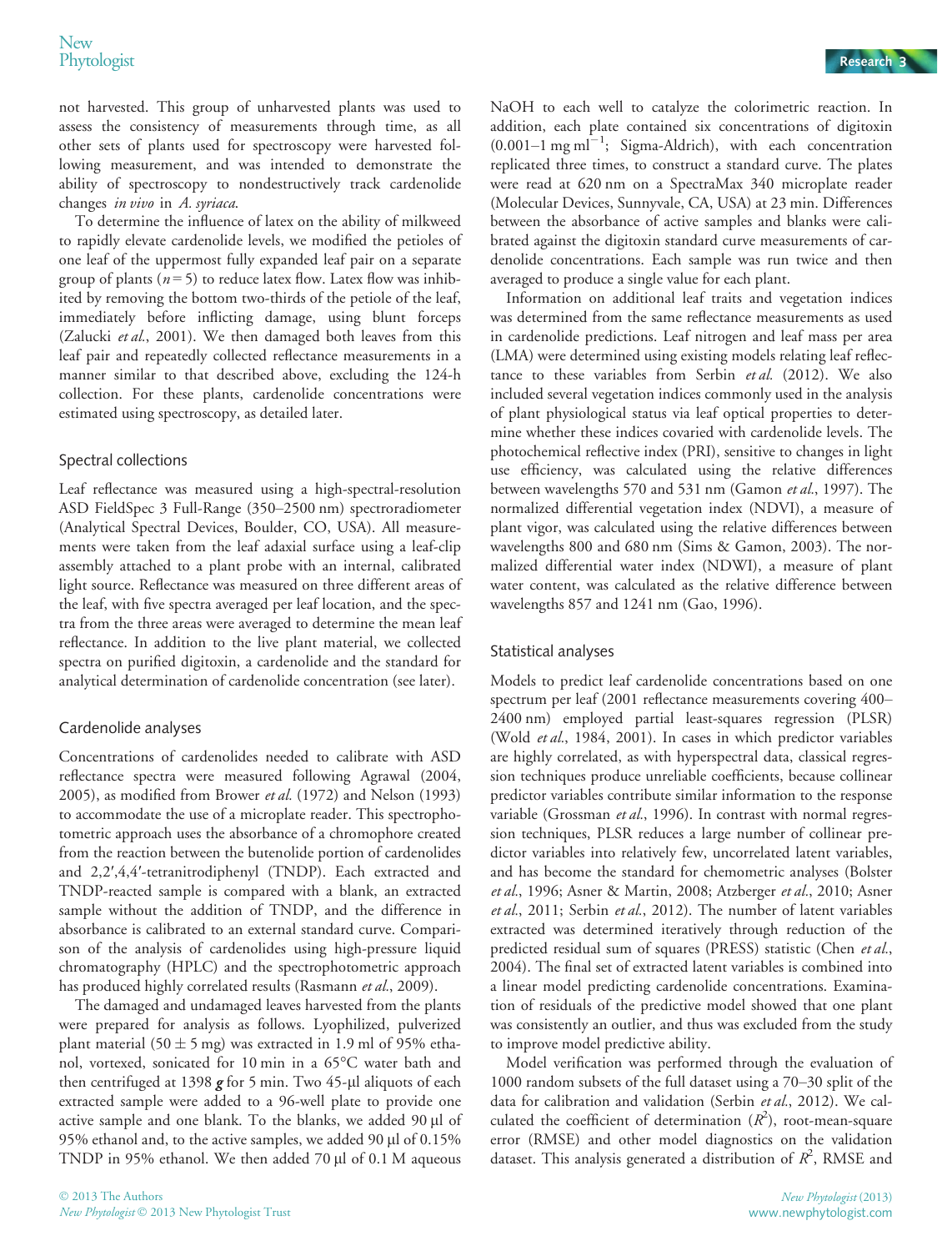bias from the multiple permutations of the data and allowed for the assessment of uncertainty in model prediction and the determination of model stability across numerous permutations of the calibration data. We determined the strength of the contribution of PLSR loadings by wavelength using variable important to the projection (VIP) selection (Wold et al., 1984, 2001). This analysis measured the importance of an individual predictor variable in explaining the variation in the response and predictor variables; larger weightings confer greater value of contribution by specific wavelengths to the predictive model (Wold et al., 2001; Chong & Jun, 2005).

To determine the effects of damage treatment, time and their interaction on the cardenolide responses of plants used to build the calibration models, we used an analysis of variance (ANOVA) following the model  $Y_{jk} = D_j + T_k + CO_{jk} + e_{jk}$ . In this model, D is damage level j, T is time level k and  $e_{ik}$ represents the error term. To determine the effect of latex on cardenolide induction in response to damage on the petiolemodified plants, we used a similar ANOVA as earlier, except that leaf notching replaced damage. Relationships among cardenolide concentrations and other leaf chemicals and vegetation indices were evaluated using Pearson correlations. Statistical analyses were performed in either JMP 9.0 (SAS Institute Inc., Cary, NC, USA) or R (www.r-project.org).

#### **Results**

Predictive models produced using PLSR accurately characterized fresh leaf cardenolide concentrations in A. syriaca, with average  $R^2$ , RMSE and bias values of 0.851, 0.221  $\mu$ g mg<sup>-1</sup> and 0.007, respectively (Fig. 1a–c). The distribution ranges for  $R^2$ , RMSE and bias reported also suggest that the model predicting cardenolides is relatively stable, as all models produced a high  $R^2$  (range, 0.54–0.95), RMSE values (range,  $0.11$ –0.36  $\mu$ g mg<sup>-1</sup>) between

5% and 15% of the mean and minimal bias (range,  $-0.16$  to 0.18). The range of cardenolides reported in the plants used in this study, determined by standard chemical analysis, ranged from 1.0 to 3.1  $\mu$ g mg<sup>-1</sup>, and was closely matched by the range of cardenolides predicted via spectroscopy: 0.9–3.3 µg mg<sup>-1</sup> (Fig. 1d). Calibration coefficients for raw spectra are reported in Supporting Information Table S1. Foliar water status, determined by NDWI, was not affected by damage treatment in plants used to build the calibration ( $t = -0.21$ ,  $P = 0.82$ ) or in plants with notched petioles ( $t = 0.67$ ,  $P = 0.41$ ). Petiole notching, however, visibly reduced latex flow to damaged areas on leaves (J. Couture, pers. obs.).

Substantial variation existed in reflectance among damaged and undamaged leaves and across collection periods (Fig. 2a). Overall, the evaluation of the strength of the PLSR loadings by wavelength, determined using VIP selection, indicated the highest contribution to the model of cardenolide concentrations in the general areas of major peaks from purified digitoxin, especially in the visible and NIR regions (Fig. 2b). The general pattern of variation in reflectance of damaged, relative to undamaged, leaves was similar for plants used either to build the model or repeatedly sampled (Fig. 2c,d). Relative variation in reflectance was most pronounced within 24 h and generally largest in the visible and SWIR regions (Fig. 2c,d). Relationships between foliar traits that might co-vary with cardenolides and cardenolide concentrations themselves were nominal (Table 1).

Foliar cardenolide concentrations varied significantly among collection times and treatments (Table 2). Cardenolide concentrations increased over the first 24 h in response to damage and then decreased to levels similar to constitutive, undamaged plants (Fig. 3). Estimates of cardenolide concentrations derived from spectra for the seven unharvested, but damaged, A. syriaca plants matched the induction profile of the harvested plants, in which concentrations were determined by standard chemical analysis



Fig. 1 Error distribution of (a)  $R^2$ , (b) rootmean-square error (RMSE) and (c) bias for validation data generated via cross-validation using 1000 random subsamples of the data for calibration (70%) and validation (30%). (d) Observed vs predicted values of cardenolide (CG) concentrations of Asclepias syriaca.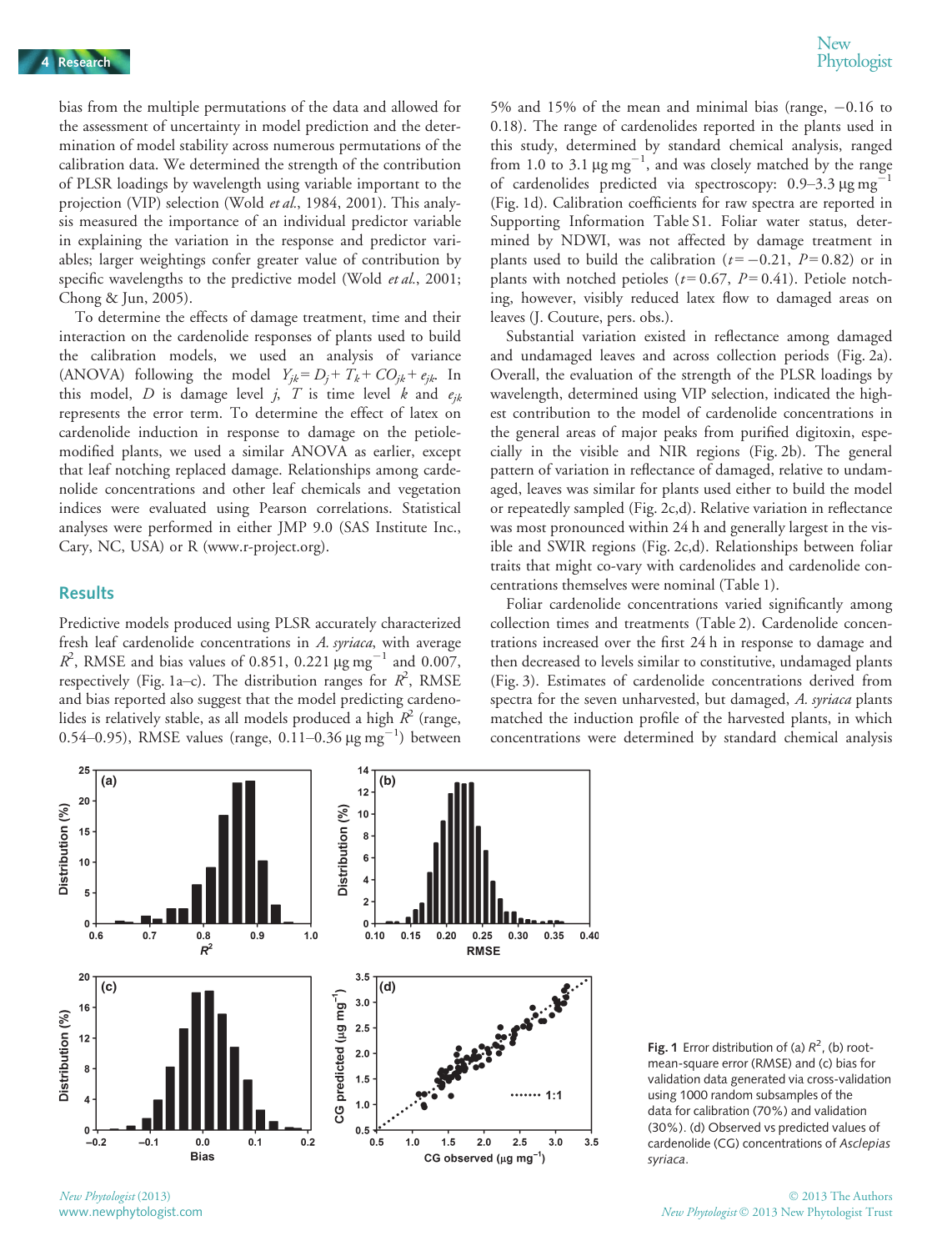

Fig. 2 (a) Average,  $\pm$  SD, and minimum and maximum Asclepias syriaca leaf reflectance. (b) Variables important to the projection (VIP) plot showing the relative strength of the contribution of partial least-squares regression (PLSR) loadings by wavelength to the model predicting cardenolide concentrations (red line) overlaid on the first derivative of the reflectance spectra of purified digitoxin (black line). (c) Relative variation in reflectance of leaves at 0.25, 1, 72 and 124 h post-damage for plants used to build the predictive model relating leaf reflectance and cardenolide concentrations. (d) Relative variation in the reflectance of leaves at 0.25, 1, 72 and 124 h post-damage from repeatedly sampled plants.

Table 1 Pearson correlations among foliar levels of cardenolides, nitrogen, leaf mass per area, phytochemical reflective index, normalized differential vegetation index and normalized differential water index

|              | Cardeno-<br>lides | Nitrogen | LMA      | PRI   | <b>NDVI</b> | <b>NDWI</b> |
|--------------|-------------------|----------|----------|-------|-------------|-------------|
| Cardenolides | 1.00              |          |          |       |             |             |
| Nitrogen     | $-0.313$          | 1.000    |          |       |             |             |
| <b>LMA</b>   | $-0.324$          | $-0.558$ | 1.000    |       |             |             |
| PRI          | 0.180             | 0.493    | $-0.502$ | 1.000 |             |             |
| <b>NDVI</b>  | $-0.200$          | 0.193    | $-0.044$ | 0.207 | 1.000       |             |
| <b>NDWI</b>  | 0.306             | $-0.168$ | $-0.029$ | 0.001 | $-0.202$    | 1.000       |

LMA, leaf mass per area; NDVI, normalized differential reflective index; NDWI, normalized differential water index; PRI, photochemical reflective index. Significant relationships (P < 0.05) indicated in bold.

Table 2 Two-way ANOVA examining the effects of damage (undamaged vs damaged) and time on foliar cardenolide concentrations of Asclepias syriaca of plants used to build the calibration model

| Treatment            | df   |      |         |
|----------------------|------|------|---------|
| Damage               | 1,78 | 77.7 | < 0.001 |
| Time                 | 5.78 | 28.6 | < 0.001 |
| Damage $\times$ time | 5.78 | 65   | < 0.001 |

Numerator and denominator degrees of freedom (df: numerator, denominator) were calculated by the Satterthwaite approximation. (open circles in Fig. 3). Importantly, this shows that estimates of cardenolide concentration based exclusively on reflectance spectroscopy of intact live leaves exhibit the expected trends based on the analytical chemistry of harvested samples.

Comparison of intact and modified leaves, whose petioles were notched to reduce latex flow, revealed that the enhanced expression of foliar cardenolides in response to damage was mostly eliminated in leaves in which latex flow was reduced (Table 3, Fig. 4). This result suggests a strong relationship between cardenolide concentrations and latex, and further suggests that latex exudation is a probable mechanism for the increase in leaf-level cardenolides in response to tissue damage.

#### **Discussion**

We successfully characterized phytochemical variation in milkweed in response to damage using reflectance spectroscopy. Our approach follows on from numerous recent advances in chemical spectroscopy in which multivariate modeling techniques, such as PLSR, are increasingly being utilized to estimate foliar biochemical, nutritional and morphological traits (Gillon et al., 1999; Petisco et al., 2006; Asner & Martin, 2008; Kleinebecker et al., 2009; Asner et al., 2011; Serbin et al., 2012). Most studies predicting foliar chemistry, however, use dried and ground leaf material. Although spectroscopy on dried leaf material saves time and the cost of processing and chemically analyzing samples, it is not possible to repeatedly sample the same leaf. As a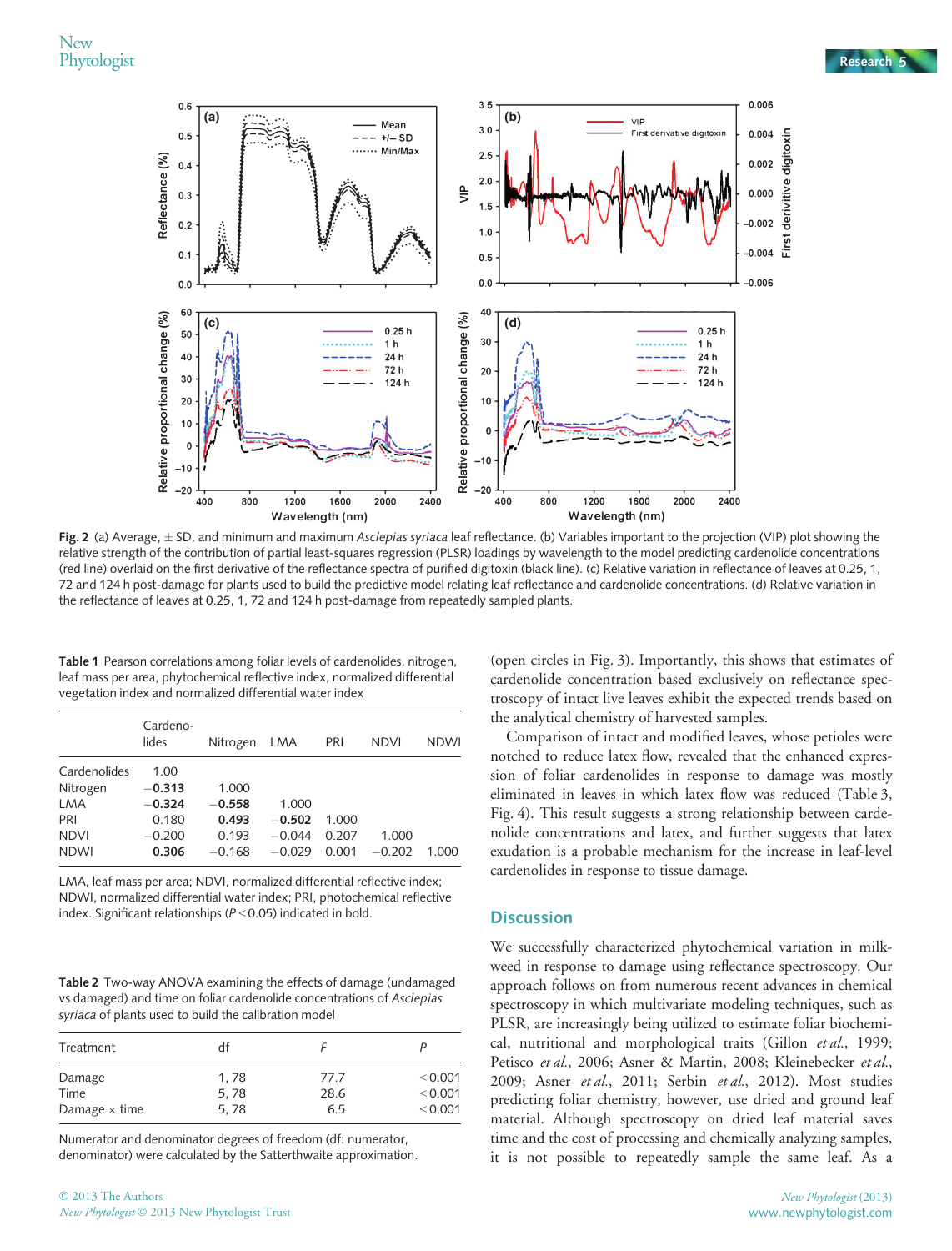

Fig. 3 Cardenolide (CG) induction profile of Asclepias syriaca collected at 0.25, 1, 24, 72 and 124 h post-damage. Damaged (closed circles) and undamaged (closed triangles) values were generated from the predictive model. Repeat measured (open circles) values were generated by repeatedly collecting reflectance from the subset of seven plants damaged at the same time as those used to build the predictive model, but not themselves included in model building. Constitutive (dotted line) is the average cardenolide concentration, determined using the predictive model, of the 10 plants harvested before damage. Values are means  $\pm$  SD.

Table 3 Repeated-measures ANOVA of the effect of petiole modification and time on foliar cardenolide concentrations of Asclepias syriaca

| Treatment                          | df   |      |         |
|------------------------------------|------|------|---------|
| Petiole modification               | 1.59 | 64.8 | < 0.001 |
| Time                               | 4.59 | 41.1 | < 0.001 |
| Petiole modification $\times$ time | 4.59 | 197  | < 0.001 |

Numerator and denominator degrees of freedom (df: numerator, denominator) were calculated by the Satterthwaite approximation.



Fig. 4 Cardenolide (CG) induction profile of Asclepias syriaca collected at 0.25, 1, 24 and 72 h post-damage in leaf pairs in which one leaf had its petiole modified to reduce latex flow (closed circles) and the other petiole remained intact (open circles). Constitutive (dotted line) is the average cardenolide concentration of leaves before damage. Values are means  $\pm$  SD.

consequence, reflectance spectroscopy on green leaves offers great promise for the characterization of plant responses to perturbation.

Our findings are similar to those of Ebbers et al. (2002), who were able to accurately characterize the concentrations of specific terpenoids and phenolics from fresh leaves of Eucalyptus. In our study, water absorption features (1450 and 1950 nm) partially obscured some spectral features of a purified cardenolide, digitoxin. Nevertheless, we were able to predict cardenolide concentrations of A. syriaca, with some of the wavelengths of importance occurring in areas identified for the purified digitoxin standard. Model coefficient loadings strongly contributing to cardenolide predictions, determined using VIP analysis, appeared in general areas of major features of purified digitoxin, the analytical standard, in particular in the visible and SWIR regions, and on the shoulders of the major water absorption features (1450 and 1950 nm, Fig. 2b). Specifically, key spectral features associated with cardenolide concentrations appeared at wavelengths of c. 670, 819, 1159, 1389, 1494 and 1890 nm.

The alignment of spectral features of purified digitoxin with PLSR coefficient loadings was not exact, but this result was not surprising as digitoxin, although a cardenolide, is not known to be present in A. syriaca. The value in this analysis is comparative: digitoxin is a commonly used cardenolide standard with strong similarities to the cardenolides in A. syriaca. Cardenolides found in the genus Asclepias are different from digitoxin (e.g. stereochemistry) and vary among themselves (e.g. differences in the number of hydroxyl groups on the steroid nucleus) in chemical characteristics (Malcolm, 1991; Agrawal et al., 2012a). These variations are probably responsible for differences in digitoxin spectra and VIP values in Fig. 2(b). Ultimately, the detection of cardenolides can be complicated by water absorption features, multiple forms of the compound of interest and other leaf morphological characteristics (e.g. leaf wax cuticular structure or trichomes). The ability to predict the phytochemical composition of fresh leaves represents an important step in the accurate estimation of real-time changes in plant metabolism in response to biological perturbation and environmental variation (Serbin et al., 2012).

In response to damage, leaves of A. syriaca can rapidly increase their cardenolide concentrations, and we observed that cardenolide levels peaked after 24 h in response to mechanical damage. Different types of damage elicit different cardenolide induction profiles in A. syrica depending on damage type (i.e. herbivory vs simulated herbivory), herbivore feeding guild (i.e. chewing vs sucking) and herbivore identity within feeding guilds (Agrawal et al., 2012a). Foliar tissue removal generally elicits an influx of latex, and has been suggested to be the reason for the rapid elevation of cardenolide levels in response to damage, as milkweed latex can contain cardenolide concentrations orders of magnitude larger than those of foliar tissue (Zalucki et al., 2001). Moreover, localized cardenolide biosynthesis is less likely to occur as quickly in response to damage as does increased latex flow to a damaged area (Agrawal et al., 2012a). By notching leaf petioles and reducing latex flow into the leaf, we observed that the induction of foliar cardenolide concentrations was mostly eliminated. Such an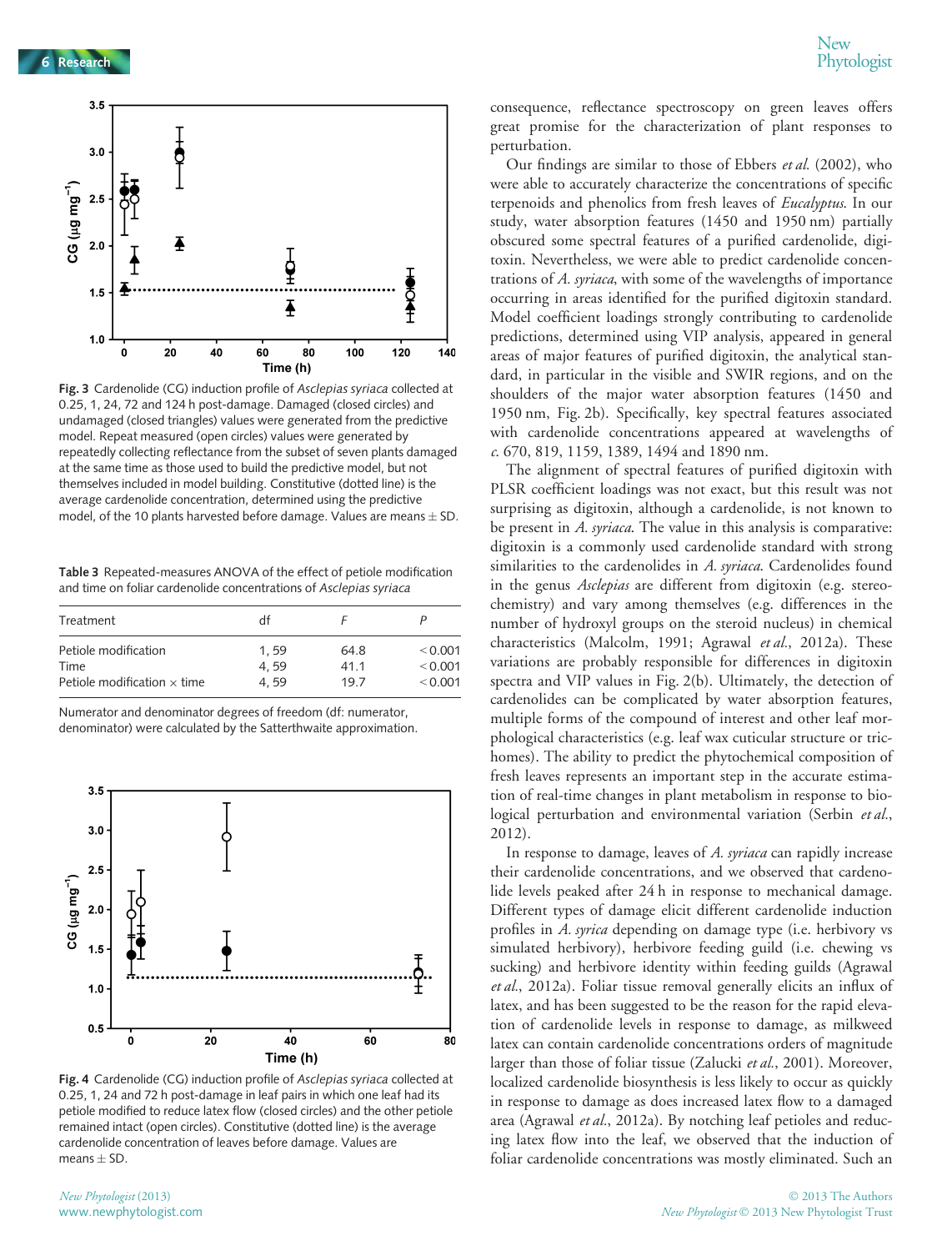analysis was facilitated by the ability to measure cardenolides nondestructively (i.e. using reflectance spectroscopy), whilst simultaneously measuring and manipulating multiple factors. Although a more detailed understanding of the genetic and enzymatic upregulation of cardenolide biosynthesis is needed to reveal the underlying cause of the increased cardenolide expression in milkweed leaves following damage, our findings are consistent with the conclusion that the rapid induction of foliar cardenolides in response to damage is probably driven by latex influx (Zalucki et al., 2001; Agrawal et al., 2012a).

The correlations of several plant traits and commonly used vegetation indices derived from reflectance spectroscopy (i.e. PRI, NDVI and NDWI) with cardenolide concentrations were relatively low, which indicates that our method appears to be sensitive to cardenolide concentrations rather than other widely measured characteristics that are also correlated with plant performance. The plant trait exhibiting the strongest relationship with cardenolide concentration was LMA  $(-0.324)$ , potentially suggesting a trade-off between the allocation of leaf carbon to growth or metabolite synthesis. Overall, LMA varied among all collection periods for damaged plants ( $F = 5.7$ ,  $P = < 0.001$ ), but was not statistically significantly different in the first three collection periods post-damage (data not shown). Moreover, the inclusion of leaf mass and LMA as covariates in the ANOVAs of cardenolide concentrations did not alter the significant effects of time or treatment on total cardenolide amounts (data not shown). The minimal relationship of cardenolides with foliar nitrogen and LMA, and other commonly used reflectance-derived vegetation indices (Table 1), demonstrates that our ability to detect the rapid increase in foliar cardenolide production over a short (< 24 h) time period is not a byproduct of the relationships among other plant variables.

A key component of this study is the ability of spectroscopy to provide chemical and morphological information regarding multiple plant constituents simultaneously with a single spectral measurement. We were able to generate foliar nitrogen and LMA with the same spectrum as used to determine cardenolides. Although the calibrations used to determine foliar nitrogen and LMA were generated from models built using Populus spp. leaves (Serbin et al., 2012), the measurements reported (1.2-5.2% leaf nitrogen and 48.7–94.8 LMA) fall within the values reported in the literature for A. syriaca (Nagel & Griffin, 2004; Zehnder & Hunter, 2007). The ability to simultaneously determine changes in multiple plant constituents on fresh, rather than harvested, leaves undoubtedly provides a more complete understanding of the physiological changes in plants in response to herbivory.

By repeatedly sampling reflectance from the same leaf, we successfully tracked changes in phytochemical concentrations, thereby reducing the need for progressive harvesting of foliage over the course of an induction study. Although not identical, the reflectance patterns of leaves used to build the model and leaves repeatedly sampled were similar, suggesting that changes in leaf optical properties varied in a predictable manner. To our knowledge, this is the first study demonstrating the ability of spectroscopic measurements to follow a rapid chemical induction in vivo in response to foliar damage. Few studies have explored the ability of leaf optical properties to nondestructively characterize real-time changes in plant chemical properties (Bilger et al., 1989; Gamon & Surfus, 1999). We have built on these previous studies by demonstrating the utility of leaf optical characteristics, in our case reflectance spectroscopy, to describe variations in plant responses to foliar damage.

The rapid induction of plant defenses in response to herbivory has received considerable attention as a mechanism by which plants can avoid the costs of producing defenses whilst maintaining their resistance benefits (Karban & Baldwin, 1997). As such, the inducibility of defenses has been used to help elucidate theories in plant ecology and evolution (Herm & Mattson, 1992; Rasmann & Agrawal, 2009). Our results demonstrate a unique application of existing technologies in spectroscopy to characterize phytochemical variation in response to damage. Our findings highlight the potential of these techniques for the study of plant– environment interactions, specifically because of the rapid and repeatable determination of multiple plant traits simultaneously.

Our study demonstrates the capacity to estimate cardenolide concentrations in milkweed using reflectance spectroscopy, but we recognize possible limitations in our measurement approach for the calibration estimates of cardenolide concentrations. Our chemical assay relies on the measurement of the absorbance of a chromophore produced from the reaction between the butenolide portion of cardenolides and TNDP. Although this method is highly correlated with cardenolide concentrations produced via more sensitive chemical assays, such as HPLC (Rasmann et al., 2009), TNDP can also react with foliar components other than cardenolides, including ketones, pregnane glycosides and plant pigments (Malcolm et al., 1989). In addition, our analytical approach does not discern among individual cardenolides; thus, we are unsure of the sensitivity of our model to the prediction of specific cardenolides. Ultimately, the comparison of models using estimates produced via multiple methodologies will demonstrate whether more sensitive chemical assays used for calibration data are needed to reduce residual error in predictive models and to demonstrate the ability of our approach to predict individual cardenolides. However, our results are within the range of total cardenolide concentrations reported in the literature, and replicate the expected cardenolide induction profile through time as a consequence of simulated herbivory seen by Malcolm & Zalucki (1996).

Our analysis was based on plants from one population, and so the range of cardenolide prediction of our model does not completely capture the full range of variability in cardenolides across all genotypes of A. syriaca in northern North America (Bingham & Agrawal, 2010; Vanette & Hunter, 2011). As such, our model probably breaks down at cardenolide concentrations outside the range sampled in our study; however, the cross-validation results, combined with the nominal relationships of cardenolides with foliar nutrient and morphological traits, suggest that our model is reliable within the range of cardenolide concentrations measured here, and is robust against variation in plant nutritive status and physical characteristics. The inclusion of a wider concentration range of cardenolides from a variety of genotypes, and species, of milkweed, together with more sensitive chemical information,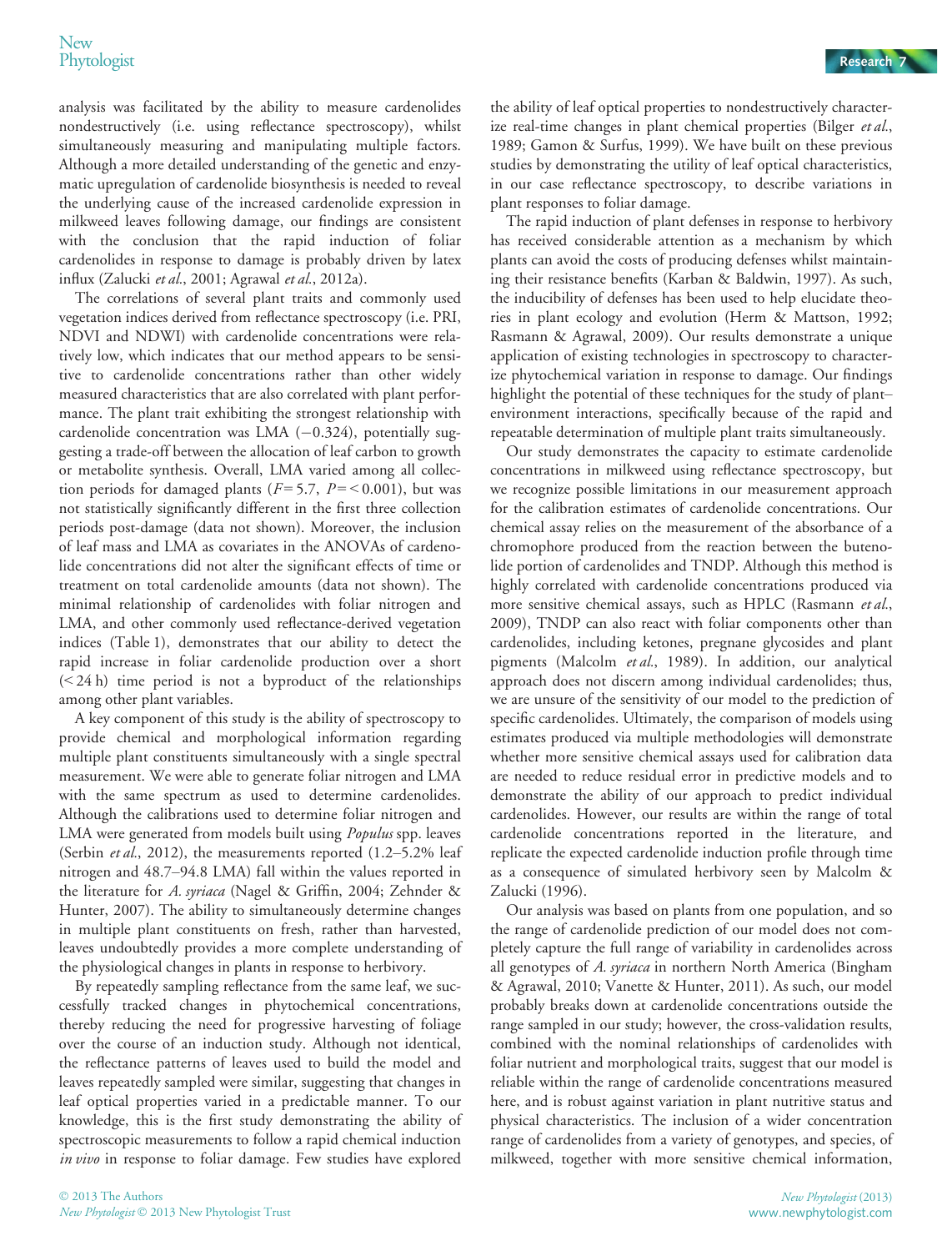would probably increase model precision at lower concentrations. Regardless of these known limitations, we have demonstrated the effectiveness and ability of repeatedly measured spectroscopic data to accurately characterize phytochemical variation in fresh milkweed leaves.

Our work demonstrates that ecologically relevant secondary metabolites can be quantified and tracked successfully in fresh foliage using reflectance spectroscopy in the visible, NIR and SWIR wavelengths. In addition, we have shown that variation in these compounds in response to environmental perturbations can be detected *in vivo* through the resampling of the same leaf. Although based solidly in sound analytical chemistry, the expansion of research relating hyperspectral data and multivariate modeling to a broad array of secondary metabolites and physical traits can provide novel insights into the ecology and evolution of plant–herbivore interactions by rapidly and simultaneously measuring multiple plant characteristics.

#### Acknowledgements

We are grateful to Stephen Malcolm for supplying TNDP for cardenolide analysis and Richard Lindroth for instrument use. Comments from multiple reviewers improved the manuscript. This research was supported in part by NASA grant NNX10AJ94G to P.A.T., USDA NIFA AFRI Fellowship grant 2012-67012-19900 to J.J.C. and funding from the Graduate School and College of Agricultural and Life Sciences at the University of Wisconsin.

#### References

- Agrawal AA. 2001. Phenotypic plasticity in the interactions and evolution of species. Science 294: 321–326.
- Agrawal AA. 2004. Plant defense and density dependence in the population growth of herbivores. American Naturalist 164: 113–120.
- Agrawal AA. 2005. Natural selection on a common milkweed (Asclepias syriaca) by a community of specialized insect herbivores. Evolutionary Ecology Research 7: 651–667.
- Agrawal AA, Fishbein M. 2006. Plant defense syndromes. Ecology 87: S132– S149.
- Agrawal AA, Kearney EE, Hastings AP, Ramsey TE. 2012b. Attenuation of the jasmonate burst, plant defensive traits, and resistance to specialist monarch caterpillars on shaded common milkweed (Asclepias syriaca). Journal of Chemical Ecology 38: 839–901.
- Agrawal AA, Petschenka G, Bingham RA, Weber MG, Rasman S. 2012a. Toxic cardenolides: chemical ecology and coevolution of specialized plant–herbivore interactions. New Phytologist 194: 28–45.
- Asner GP, Martin RE. 2008. Spectral and chemical analysis of tropical forests: scaling from leaf to canopy levels. Remote Sensing of Environment 112: 3958-3970.
- Asner GP, Martin RE, Knapp DE, Tupayachi R, Anderson C, Carranza L, Martinez P, Houcheime M, Sinca F, Weiss P. 2011. Spectroscopy of canopy chemicals in humid tropical forests. Remote Sensing of Environment 115: 3587– 3598.
- Atzberger C, Guérif M, Baret F, Werner W. 2010. Comparative analysis of three chemometric techniques for the spectroradiometric assessment of canopy chlorophyll content in winter wheat. Computers and Electronics in Agriculture 73: 165–173.
- Bilger W, Bjorkman O, Thayer S. 1989. Light-induced spectral absorbance changes in relation to photosynthesis and the epoxidation state of xanthophyll cycle components in cotton leaves. Plant Physiology 91: 542-551.
- Bolster KL, Martin ME, Aber JD. 1996. Determination of carbon fraction and nitrogen concentration in tree foliage by near infrared reflectance: a comparison of statistical methods. Canadian Journal of Forest Research 26: 590–600.
- Brower LP, McEvoy PB, Williamson KL, Flannery MA. 1972. Variation in cardiac glycoside content of monarch butterflies from natural populations in eastern North America. Science 177: 426–429.
- Chen S, Hong X, Harris CJ, Sharkey PM. 2004. Spare modeling using orthogonal forest regression with PRESS statistic and regularization. IEEE Transactions on Systems, Man and Cybernetics 34: 898–911.
- Chong I-G, Jun C-H. 2005. Performance of some variable selection methods when multicollinearity is present. Chemometrics and Intelligent Laboratory Systems 78: 103–112.
- Dussourd D, Eisner T. 1987. Vein-cutting behavior: insect counterploy to the latex defense of plants. Science 237: 898–901.
- Dyer L. 1995. Tasty generalists and nasty specialists? Antipredator mechanisms in tropical lepidopteran larvae. Ecology 76: 1483–1496.
- Ebbers MJH, Wallis IR, Dury S, Floyd R, Foley WJ. 2002. Spectrometric prediction of secondary metabolites and nitrogen in fresh Eucalyptus foliage: towards remote sensing of the nutritional quality of foliage for leaf-eating marsupials. Australian Journal of Botany 50: 761–768.
- Foley WJ, McIlwee A, Lawler I, Aragones L, Wollnough AP, Berding N. 1998. Ecological applications of near infrared reflectance spectroscopy – a tool for rapid, cost-effective prediction of the composition of plant and animal tissues and animal performance. Oecologia 116: 293–305.
- Gamon JA, Serrano L, Surfus JS. 1997. The photochemical reflectance index: an optical indicator of photosynthetic radiation use efficiency across species, functional types, and nutrient levels. Oecologia 112: 492–501.
- Gamon JA, Surfus JS. 1999. Assessing leaf pigment content and activity with a reflectometer. New Phytologist 143: 105-117.
- Gao B. 1996. NDWI–a normalized difference water index for remote sensing of vegetation liquid water from space. Remote Sensing of Environment 58: 257-266.
- Gillon D, Houssard C, Joffre R. 1999. Using near-infrared spectroscopy to predict carbon, nitrogen and phosphorus content in heterogeneous plant material. Oecologia 118: 173–182.
- Grossman YL, Ustin SL, Jacquemoud S, Sanderson EW, Schmuck G, Verdebout J. 1996. Critique of stepwise multiple linear regression for the extraction of leaf biochemistry information from leaf reflectance data. Remote Sensing of Environment 56: 182-193.
- Guisan A, Thuiller W. 2005. Predicting species distribution: offering more than simple habitat models. Ecology Letters 8: 993-1009.
- Herm DA, Mattson WJ. 1992. The dilemma of plant: to grow or defend. The Quarterly Review of Biology 67: 283–335.
- Karban R, Baldwin IT. 1997. Induced responses to herbivory. Chicago, IL, USA: The University Press.
- Kessler A, Baldwin IT. 2002. Plant responses to insect herbivory: the emerging molecular analysis. Annual Review of Plant Biology 53: 299–328.
- Kleinebecker T, Schmidt SR, Fritz C, Smolders AJP, Hölzel N. 2009. Prediction of  $\delta^{13}$ C and  $\delta^{15}$ N in plant tissues with near-infrared reflectance spectroscopy. New Phytologist 184: 732–739.

Kreis W, Müller-Uri F. 2010. Biochemistry of sterols, cardiac glycosides, brassinosteroids, phytoecdysteroids and steroid saponins. In: Wink M, ed. Biochemistry of plant secondary metabolism. Sheffield, UK: CRC Press, 304–363.

- Malcolm SB. 1991. Cardenolide-mediated interactions between plants and herbivores. In: Rosenthal GA, Berenbaum MR, eds. Herbivores: their interactions with secondary plant metabolites, 2nd edn, Volume I: the chemical participants. San Diego, CA, USA: Academic Press, 251–296.
- Malcolm SB. 1995. Milkweeds, monarch butterflies and the ecological significance of cardenolides. Chemoecology 5/6: 101-117.
- Malcolm SB, Cockrell BJ, Brower LP. 1989. Cardenolide fingerprint of monarch butterflies reared on a common milkweed Asclepias syriaca L. Journal of Chemical Ecology 15: 819–853.
- Malcolm SB, Zalucki MP. 1996. Milkweed latex and cardenolide induction may resolve the lethal plant defense paradox. Entomologia Experimentalis et Applicata 80: 193–196.